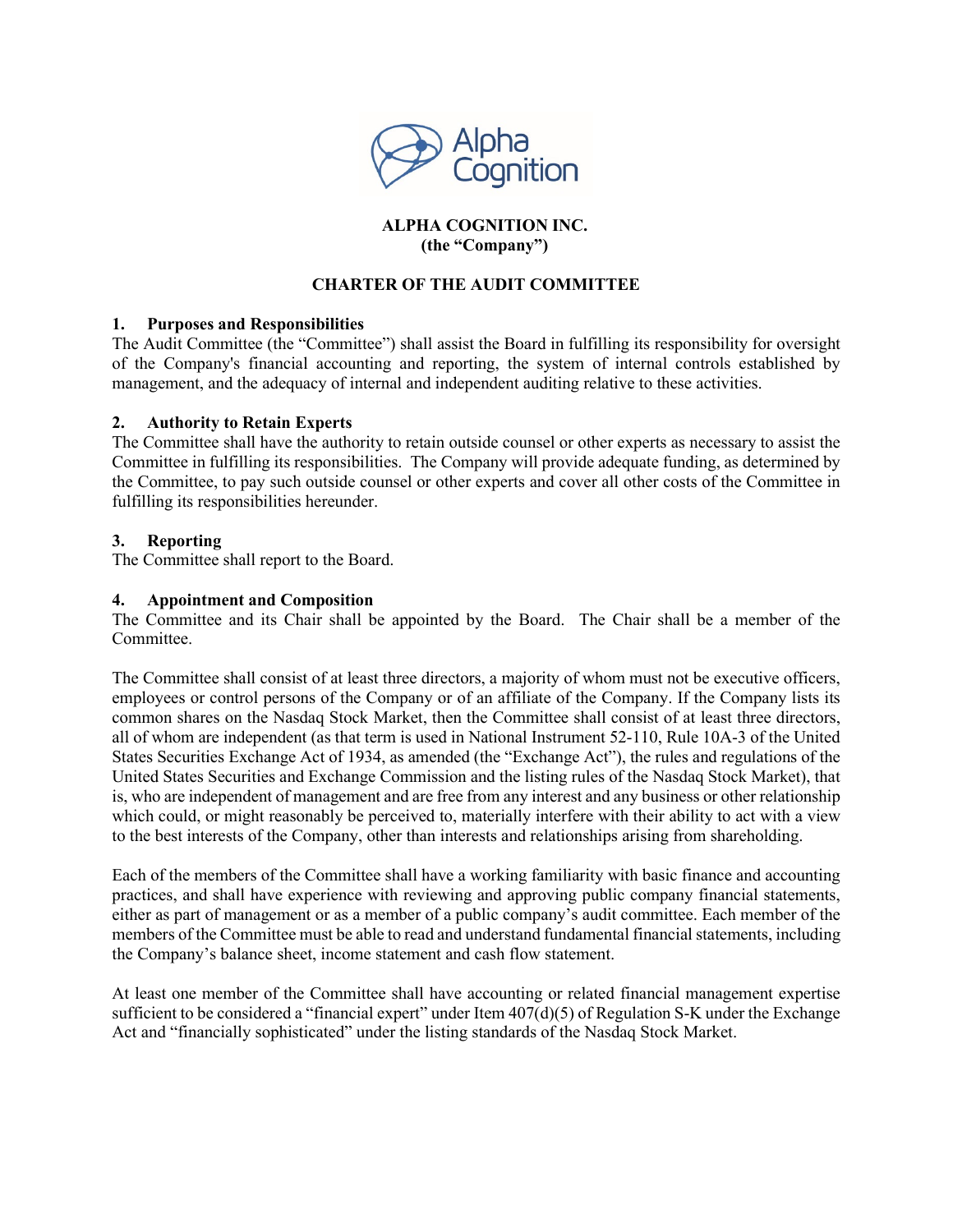# **5. Duties**

The Committee shall:

a) Provide for an open avenue of communications between the independent auditors, management and the Board and, at least once annually, meet with the independent auditors independently of management.

b) Review the qualifications and evaluate the performance of the independent auditors and be directly responsible for the compensation, retention and oversight of the independent auditors. The independent auditors shall be ultimately accountable to the Board and the Committee, as representatives of the shareholders.

c) Inquire as to the independence of the external auditors and obtain, at least annually, a formal written statement delineating all relationships between the independent auditors and the Company as contemplated by Independence Standards Board Standard No. 1 – Independence Discussions with Audit Committees and under any applicable rules of the Public Company Accounting Oversight Board and discuss with the auditors any relationships that may impact the auditor's independence.

d) Review and approve the independent auditors' annual engagement letter.

e) Review with the independent auditors (1) the proposed scope of their examination with emphasis on accounting and financial areas where the Committee, the independent auditors or management believe special attention should be directed, (2) the results of their audit, including their letter of recommendations for management (3) their evaluation of the adequacy of the Company's system of internal controls, (4) significant areas of disagreement, if any, with management (5) cooperation received from management in the conduct of the audit and (6) significant accounting, reporting, regulatory or industry developments affecting the Company.

f) Discuss with management and the independent auditors any issues regarding significant business risks or exposures and assess the steps management has taken to minimize such risk.

g) Review with management and the independent auditors the Company's unaudited quarterly financial statements and the Company's audited annual financial statements and make a recommendation to the Board as to approval thereof.

h) In reviewing the quarterly and annual financial statements, include a review of estimates, reserves, accruals, write downs, judgmental areas, audit adjustments, difficulties encountered in performing any audit, and such other review as may be appropriate.

i) Review and satisfy itself on behalf of the Board with respect to the Company's internal control over financial reporting and information systems.

j) Review and pre-approve any non-audit services to be provided by the external auditors' firm and consider the impact on the independence of the auditors; between scheduled meetings, the Chair is authorized to approve all audit related services and non-audit services provided by the external auditors for individual engagements with estimated fees of \$25,000 and under; and shall report all such approvals to the Committee at its next scheduled meeting.

k) Review and approve all related-party transactions of the Company.

l) Review, at least annually, and more frequently if necessary, the Company's policies for risk assessment and risk management (the identification, monitoring, and mitigation of risks).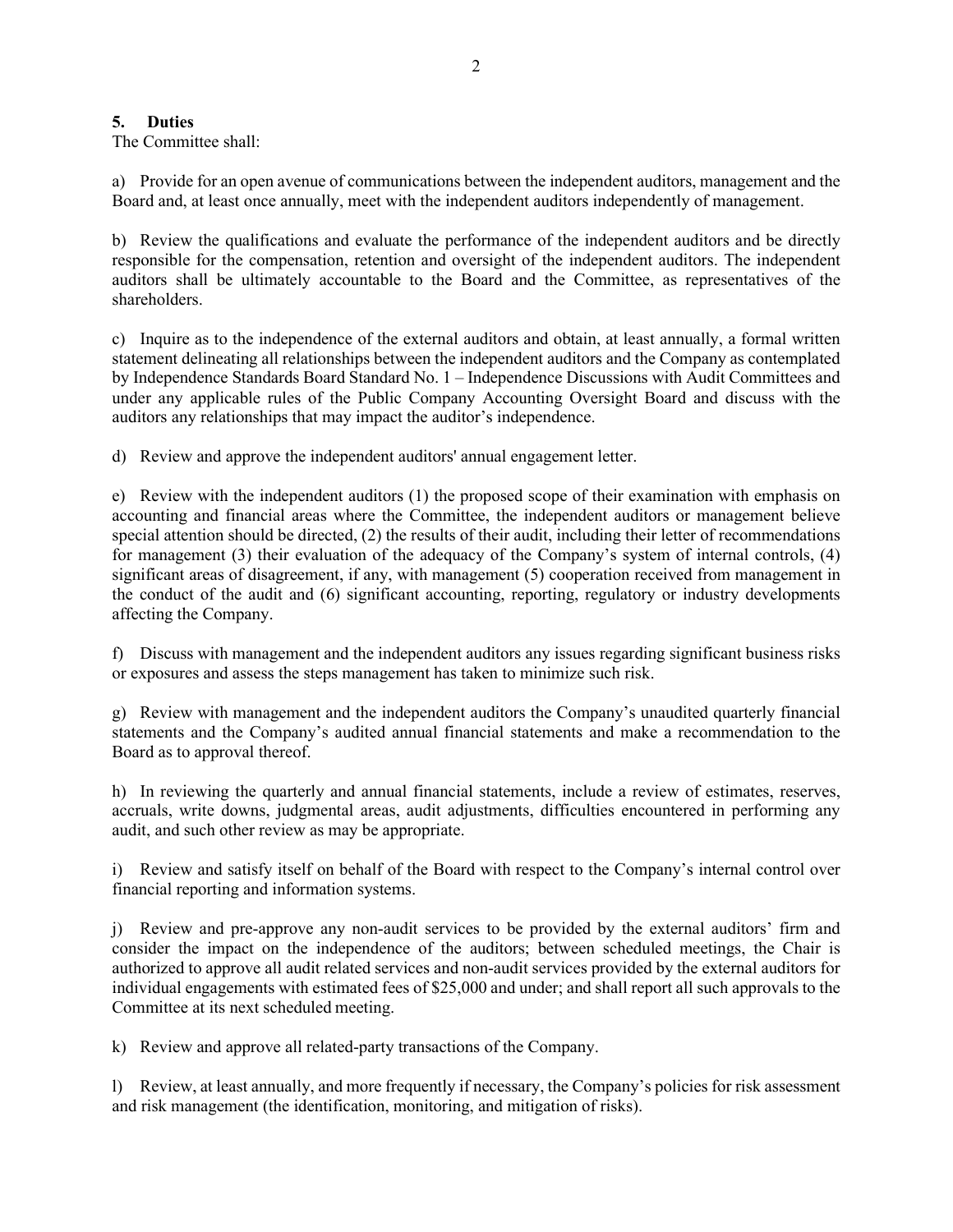m) Inquire of management and the independent auditor about significant business, political, financial and control risks or exposure to such risk.

n) Request the external auditor's opinion of management's assessment of significant risks facing the Company and how effectively they are being managed or controlled.

o) Assess the effectiveness of the over-all process for identifying principal business risks and report thereon to the Board.

p) Perform such other functions as assigned by law, the Company's bylaws or as the Board deems necessary and appropriate.

#### **6. Committee Meetings and Board Reporting**

Meetings will be held as required, but not less than quarterly. Minutes will be recorded and reports of committee meetings will be presented at the next regularly scheduled Board meeting.

#### **7. Committee Charter Review and Approval**

This Audit Committee Charter shall be reviewed, reassessed and approved by the Board annually.

#### **8. Whistleblower Policy**

The Committee shall establish procedures for the receipt, retention and treatment of complaints received by the Company regarding accounting, internal accounting controls or auditing matters, and for the confidential, anonymous submission by the Company's employees of concerns regarding questionable accounting or auditing matters, or other matters of concern, related to the policies of the Company as set out in the attached Schedule A.